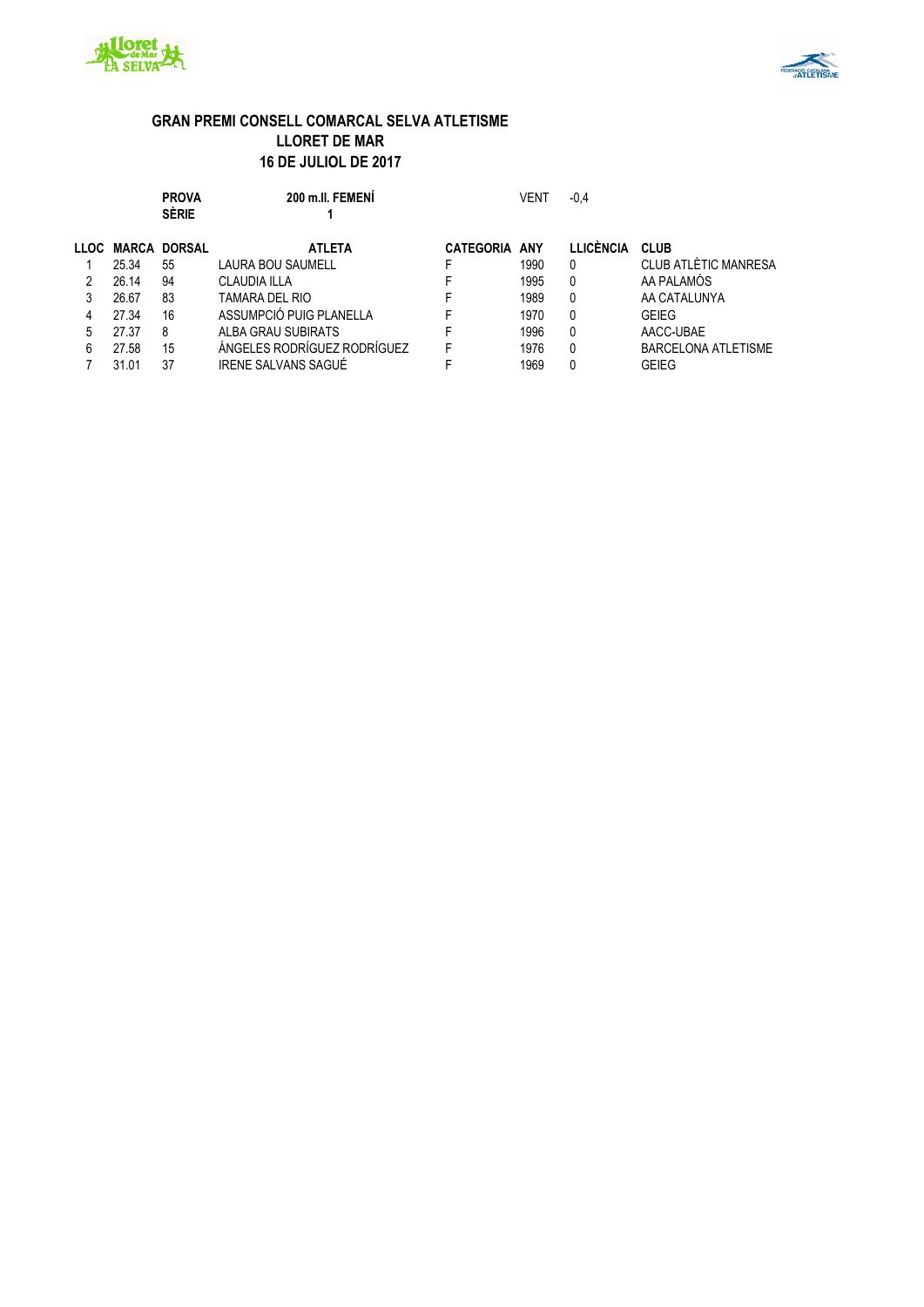|             |              | <b>PROVA</b><br><b>SÈRIE</b> | 200 m.II. MASCULI              |                  | VENT       | $-1,2$           |                                   |
|-------------|--------------|------------------------------|--------------------------------|------------------|------------|------------------|-----------------------------------|
| <b>LLOC</b> | MARCA        | <b>DORSAL</b>                | <b>ATLETA</b>                  | <b>CATEGORIA</b> | ANY        | <b>LLICÈNCIA</b> | <b>CLUB</b>                       |
|             | 22.81        | 79                           | ROBERTO TELLO BENEDICTO        | M                | 1994       | 0                | SOCIEDAD GIMNASTICA DE PONTEVEDRA |
| 2           | 23.11        | 11                           | ALBERT LOPEZ HUERTAS           | М                | 1998       | 0                | <b>BARCELONA ATLETISME</b>        |
| 3           | 23.69        | 31                           | <b>FRANCESC BONFILL BENEIT</b> | M                | 1979       | 0                | <b>CE UNIVERSITARI</b>            |
|             | 24.24        | 66                           | <b>MARTÍ GRAU SUBIRATS</b>     | M                | 1999       | 0                | <b>G.A LLUÏSOS MATARÓ</b>         |
| 5           | 24.71        | 87                           | XAVIER BERENGUEL CORTINA       | М                | 1986       | 0                | <b>INDEPENDENT</b>                |
|             |              | <b>PROVA</b><br><b>SÈRIE</b> | 200 m.ll. MASCULI<br>2         |                  | VENT       | $-0.3$           |                                   |
| <b>LLOC</b> | <b>MARCA</b> | <b>DORSAL</b>                | <b>ATLETA</b>                  | <b>CATEGORIA</b> | <b>ANY</b> | <b>LLICÈNCIA</b> | <b>CLUB</b>                       |
|             | 25.07        | 95                           | DANIEL BIADIN                  | M                | 1996       | 0                | AA PALAMÓS                        |
| 2           | 25.65        | 33                           | FRANCISCO QUERO PERDIGÓN       | M                | 1976       | 0                | CA LLORET-LA SELVA                |
| 3           | 25.80        | 82                           | SERGIO MARTÍN ACOSTA           | M                | 1981       | 0                | <b>CE UNIVERSITARI</b>            |
|             | 26.16        | 57                           | <b>LAUREN GRACIA MARTINEZ</b>  | M                | 1970       | 0                | <b>GEIEG</b>                      |
| 5           | 27.08        | 91                           | <b>JOAN GARCÍA TARRES</b>      | M                | 1987       | 0                | BARCELONA ATHLÈTIC                |
| 6           | 37.10        | 50                           | JOSEP SITJÀ AGUYÉ              | M                | 1937       | 0                | CA LLORET-LA SELVA                |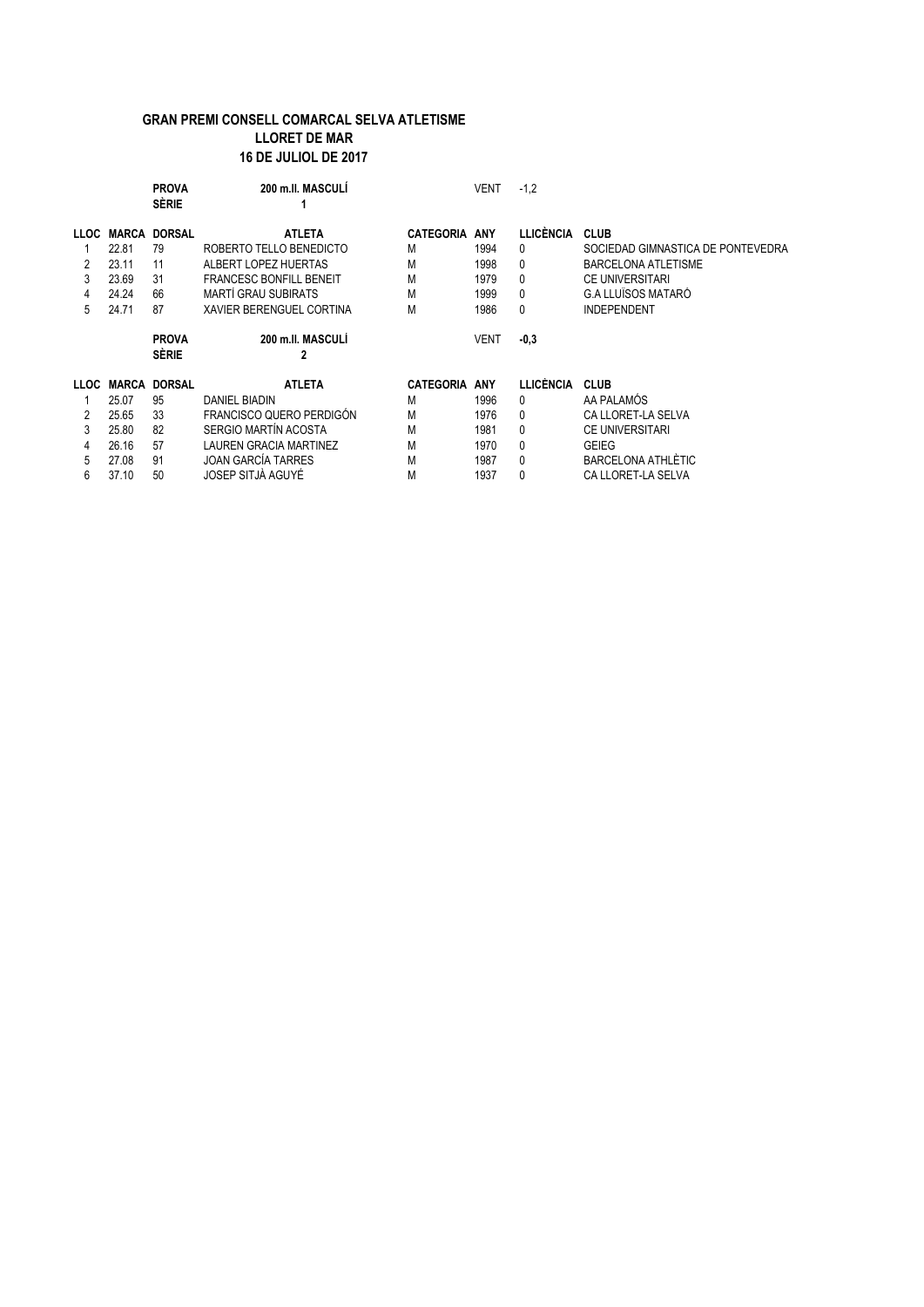| <b>PROVA</b> | 2000 OBS M60 |
|--------------|--------------|

|         | LLOC MARCA DORSAL | <b>ATLETA</b>          | <b>CATEGORIA</b> | ANY  | LLICÈNCIA | <b>CLUB</b>        |
|---------|-------------------|------------------------|------------------|------|-----------|--------------------|
| 7:24.39 |                   | FRANCISCO ARAGON MUÑOZ | M                | 1954 |           | UNIO ATLETICA RUBI |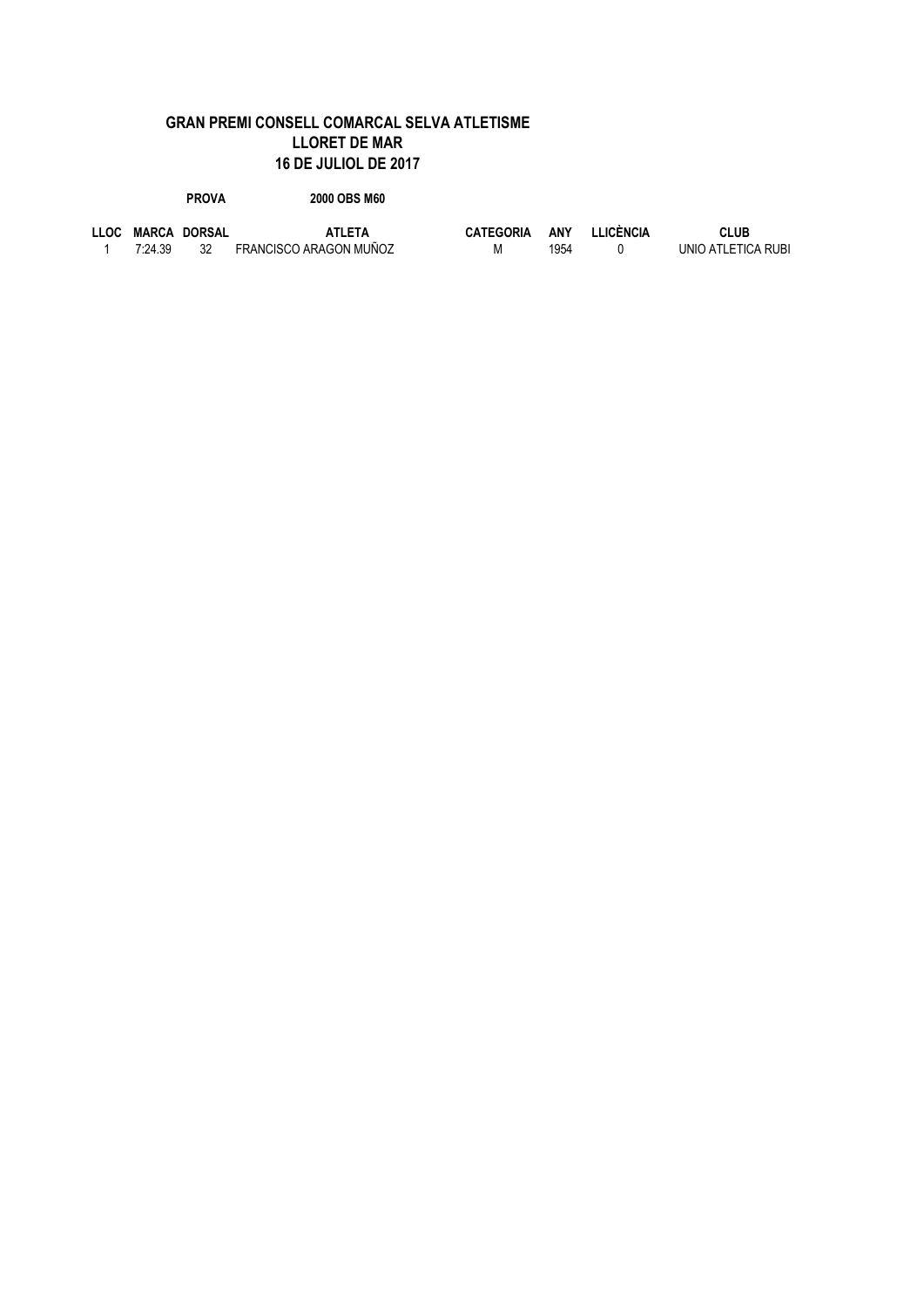#### **PROVA 3000 M OBSTACLES MASCULÍ**

| <b>LLOC</b> | <b>MARCA</b> | DORSAL | <b>ATLETA</b>           | <b>CATEGORIA</b> | ANY  | <b>I LICÈNCIA</b> | <b>CLUB</b>            |
|-------------|--------------|--------|-------------------------|------------------|------|-------------------|------------------------|
|             | 8:46.59      | 46     | JORGE BLANCO ÁLVAREZ    | М                | 1993 | -4266             | C.A. Fent Camí Mislata |
|             | 8:53.40      | 84     | VICTOR PUYUELO PARDO    | Μ                | 1992 |                   | CA OROEL               |
|             | 8:54.01      | 26     | <b>FDGAR SUMSKIS</b>    | М                | 1988 |                   | CA LA SANSI            |
|             | 9:23.58      | 53     | JUAN JOSÉ MÁRQUEZ LÓPEZ | М                | 1995 |                   | ARTE FÍSICO            |
|             | 9:54.27      | 34     | GUILLEM DALMAU MIARNAU  | М                | 1991 |                   | CAVA ANDORRA           |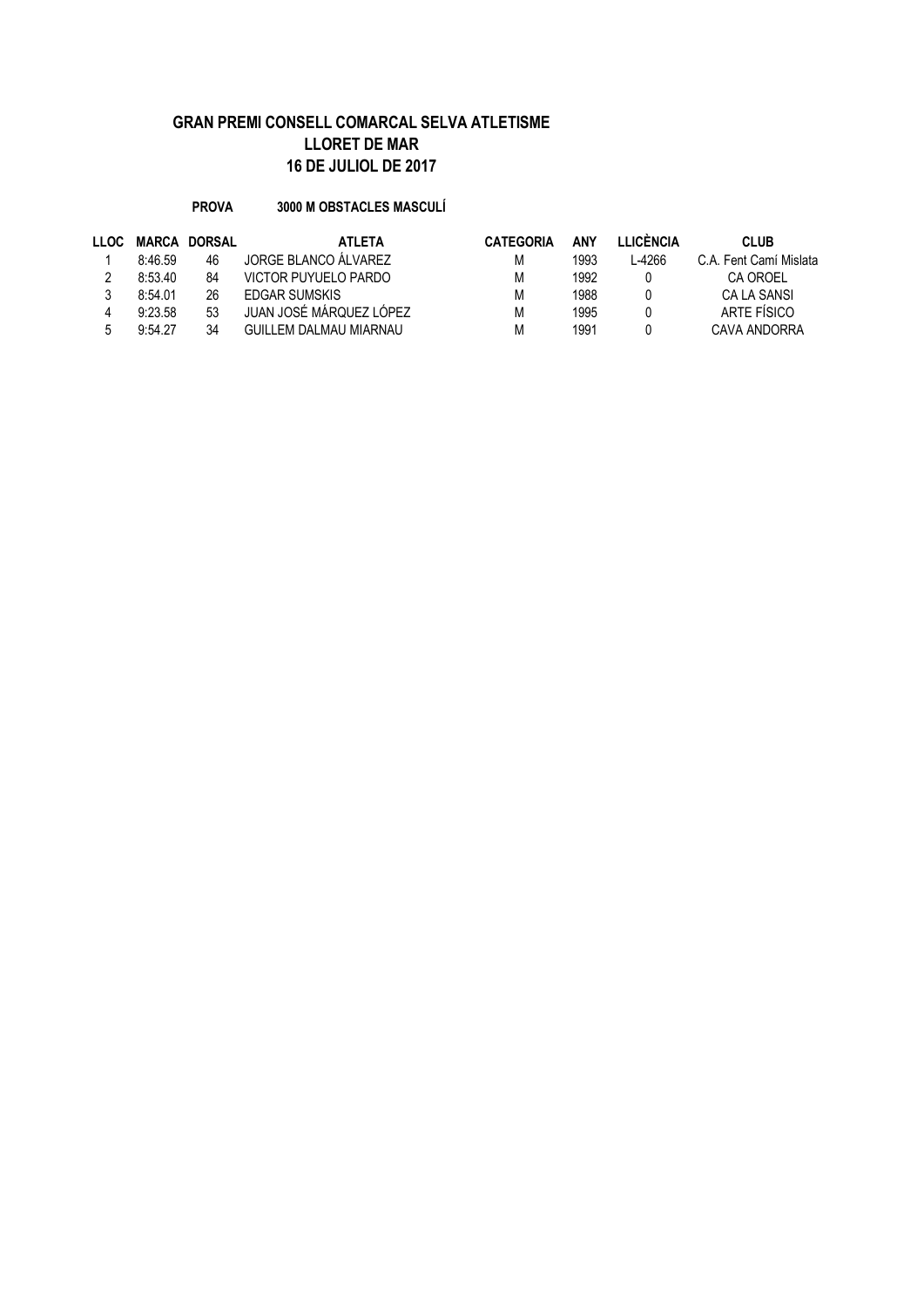|             |         | <b>PROVA</b>  | 800 M FEMENÍ           |                  |            |                  |                           |
|-------------|---------|---------------|------------------------|------------------|------------|------------------|---------------------------|
| <b>LLOC</b> | MARCA   | <b>DORSAL</b> | <b>ATLETA</b>          | <b>CATEGORIA</b> | <b>ANY</b> | <b>LLICÈNCIA</b> | <b>CLUB</b>               |
|             | 2:09.85 | 99            | DAYANE HUERTA NENET    |                  | 1991       |                  | CA VALLS ANDORRA          |
| 2           | 2:11.44 | 36            | INGRID PINO CREIXENTI  |                  | 1995       |                  | FC BARCELONA              |
| 3           | 2:17.18 | 61            | LORENA SISAMON LOPEZ   |                  | 1999       |                  | <b>ZENIT-TWINNER</b>      |
| 4           | 2:19.83 | 17            | BERTA CABANAS TIRAPU   |                  | 1999       |                  | <b>FC BARCELONA</b>       |
| 5           | 2:20.43 | 56            | LAURA PELEGRÍ GUILLEME |                  | 1993       | $\mathbf{0}$     | <b>G.A LLUÏSOS MATARÓ</b> |
| 6           | 2:54.65 | 38            | IRIA PARERA COLOMER    |                  | 2000       |                  | CA VIC                    |
|             | 2:55.53 | 40            | JANA MASNOU COSTA      | M                | 1999       |                  | CA VIC                    |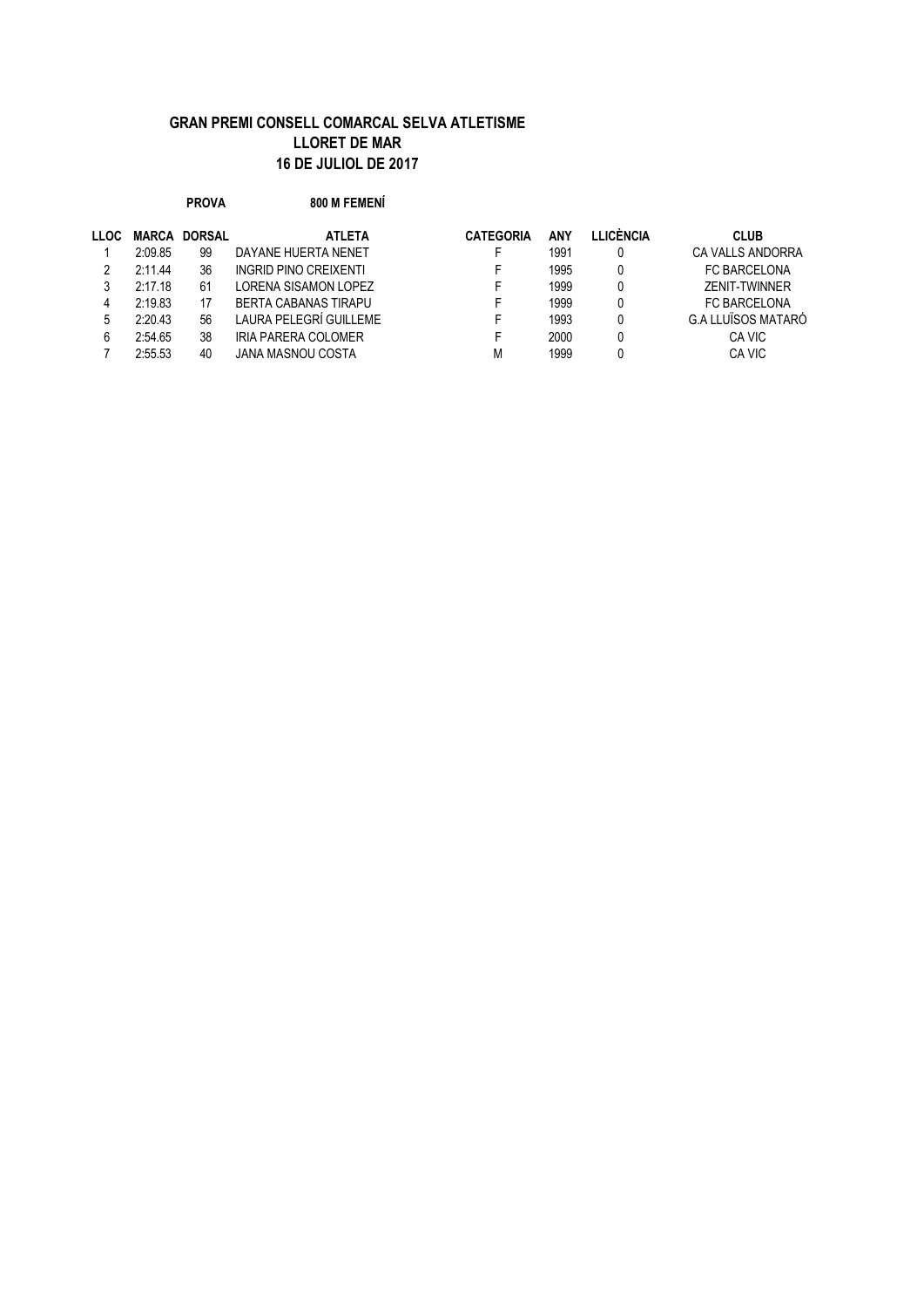|                |         | <b>PROVA</b><br><b>SÈRIE</b> | 800 M MASCULÍ<br>1             |                  |            |                  |                            |
|----------------|---------|------------------------------|--------------------------------|------------------|------------|------------------|----------------------------|
| <b>LLOC</b>    |         | <b>MARCA DORSAL</b>          | <b>ATLETA</b>                  | <b>CATEGORIA</b> | <b>ANY</b> | <b>LLICÈNCIA</b> | <b>CLUB</b>                |
| 1              | 1:52.14 | 18                           | <b>BRAHIM FATEH</b>            | М                | 1993       | CT19564          | <b>ISS - L'HOSPITALET</b>  |
| $\sqrt{2}$     | 1:52.83 | 92                           | JOSÉ MIGUEL HUETE MEDINA       | М                | 1995       | $\mathbf 0$      | ELCHE DE DECATHLON         |
| 3              | 1:53.66 | 100                          | <b>JAVIER JURADO SENCIANES</b> | М                | 1990       | CT16544          | CERDANYOLA CH              |
| 4              | 1:54.60 | 12                           | ALBERT NOGUERAS TARRERO        | М                | 1992       | CT20603          | CLUB ATLETIC IGUALADA      |
| 5              | 1:55.08 | 47                           | JORGE DAVID TORRE MORENO       | М                | 1998       | 0                | GRUPOS MONTAÑA SABIÑANIGC  |
| 6              | 1:58.04 | 49                           | <b>JOSE BLAS SERRANO ROS</b>   | М                | 1972       | 0                | RIOS RUNNING TEAM          |
|                |         | <b>PROVA</b><br><b>SÈRIE</b> | 800 M MASCULÍ<br>$\mathbf 2$   |                  |            |                  |                            |
| <b>LLOC</b>    |         | <b>MARCA DORSAL</b>          | <b>ATLETA</b>                  | <b>CATEGORIA</b> | ANY        | <b>LLICÈNCIA</b> | <b>CLUB</b>                |
| $\mathbf{1}$   | 1:56.01 | 77                           | POL BELINCHON TENORIO          | М                | 1999       | $\mathbf 0$      | CORNELLÀ ATLETIC           |
| $\overline{2}$ | 1:58.92 | 5                            | RAMÓN LINARES                  | М                | 1998       | CT16879          | <b>CA GRANOLLERS</b>       |
| 3              | 2:00.02 | 70                           | NIL CONGOST SABATER            | М                | 2000       | 0                | CLUB NATACIÓ BANYOLES      |
| 4              | 2:02.51 | 72                           | PABLO GARCÍA GRANADOS          | M                | 1987       | 0                | PRATENC A.A.               |
| 5              | 2:03.69 | 102                          | VICTOR CORIS COBOS             | М                | 2001       | 0                | <b>CA SANT CELONI</b>      |
| 6              | 2:07.71 | 29                           | <b>ENRIC PIÑERA PONS</b>       | М                | 2001       | 0                | BARCELONA ATLETISME CLUB   |
|                |         | <b>PROVA</b><br><b>SÈRIE</b> | 800 M MASCULÍ<br>3             |                  |            |                  |                            |
| <b>LLOC</b>    |         | <b>MARCA DORSAL</b>          | <b>ATLETA</b>                  | <b>CATEGORIA</b> | ANY        | <b>LLICÈNCIA</b> | <b>CLUB</b>                |
| $\mathbf{1}$   | 2:00.77 | 81                           | <b>SERGI ADALID SORIANO</b>    | М                | 2001       | 0                | <b>G.A LLUÏSOS MATARÓ</b>  |
| 2              | 2:01.18 | 71                           | <b>OUSSAMA BLAL LAHLIMI</b>    | М                | 2000       | 0                | <b>G.A LLUÏSOS MATARÓ</b>  |
| 3              | 2:01.53 | 75                           | PAU REY RUIZ                   | М                | 2000       | $\mathbf{0}$     | <b>G.A LLUÏSOS MATARÓ</b>  |
| 4              | 2:02.20 | 58                           | <b>LLORENÇ ESTEVE PONS</b>     | М                | 1995       | $\mathbf{0}$     | JOVENTUT ATLÈTICA SABADELL |
| 5              | 2:02.54 | 51                           | JOSEP SURROCA MARTINEZ         | М                | 0          | CL 20441         | JA SABADELL                |
| 6              | 2:02.83 | 9                            | ALBERT CEBOLLERO GONZALEZ      | М                | 1977       | 0                | PRATENC A.A.               |
| $\overline{7}$ | 2:08.26 | 44                           | JORDI FERNÁNDEZ AGUADO         | М                | 1975       | 0                | CLUB ATLÈTIC IGUALADA      |
| 8              | 2:10.34 | 64                           | <b>MARC MARTINEZ MIRALLES</b>  | М                | 1976       | 0                | <b>U.A.TERRASSA</b>        |
|                |         | <b>PROVA</b><br><b>SÈRIE</b> | 800 M MASCULÍ<br>4             |                  |            |                  |                            |
| <b>LLOC</b>    |         | <b>MARCA DORSAL</b>          | <b>ATLETA</b>                  | <b>CATEGORIA</b> | ANY        | <b>LLICÈNCIA</b> | <b>CLUB</b>                |
| $\mathbf{1}$   | 2:07.77 | 76                           | PHILIP MAYRHOFER               | M                | 1980       | 0                | <b>LG SEMPT</b>            |
| 2              | 2:09.23 | 54                           | <b>KHALIL ARFAOUI</b>          | М                | 1987       | 0                | RCF ISSY AVIA              |
| 3              | 2:10.02 | 85                           | VÍCTOR SANZ LÓPEZ              | М                | 1992       | 0                | <b>CE UNIVERSITARI</b>     |
| 4              | 2:10.12 | 30                           | <b>ERIC PARERA COLOMER</b>     | М                | 2001       | 0                | CA VIC                     |
| 5              | 2:13.11 | 42                           | <b>JOAN MANEL GALAN ELIAS</b>  | M                | 1965       | 0                | <b>UA TERRASSA</b>         |
| 6              | 2:41.83 | 93                           | <b>CELSO CURIEL</b>            | Μ                | 1949       | 0                | AA PALAMÓS                 |
| $\overline{7}$ | 2:48.67 | 39                           | <b>ISIDRE MORAGAS RECASENS</b> | М                | 1955       | $\mathbf 0$      | CA LLORET-LA SELVA         |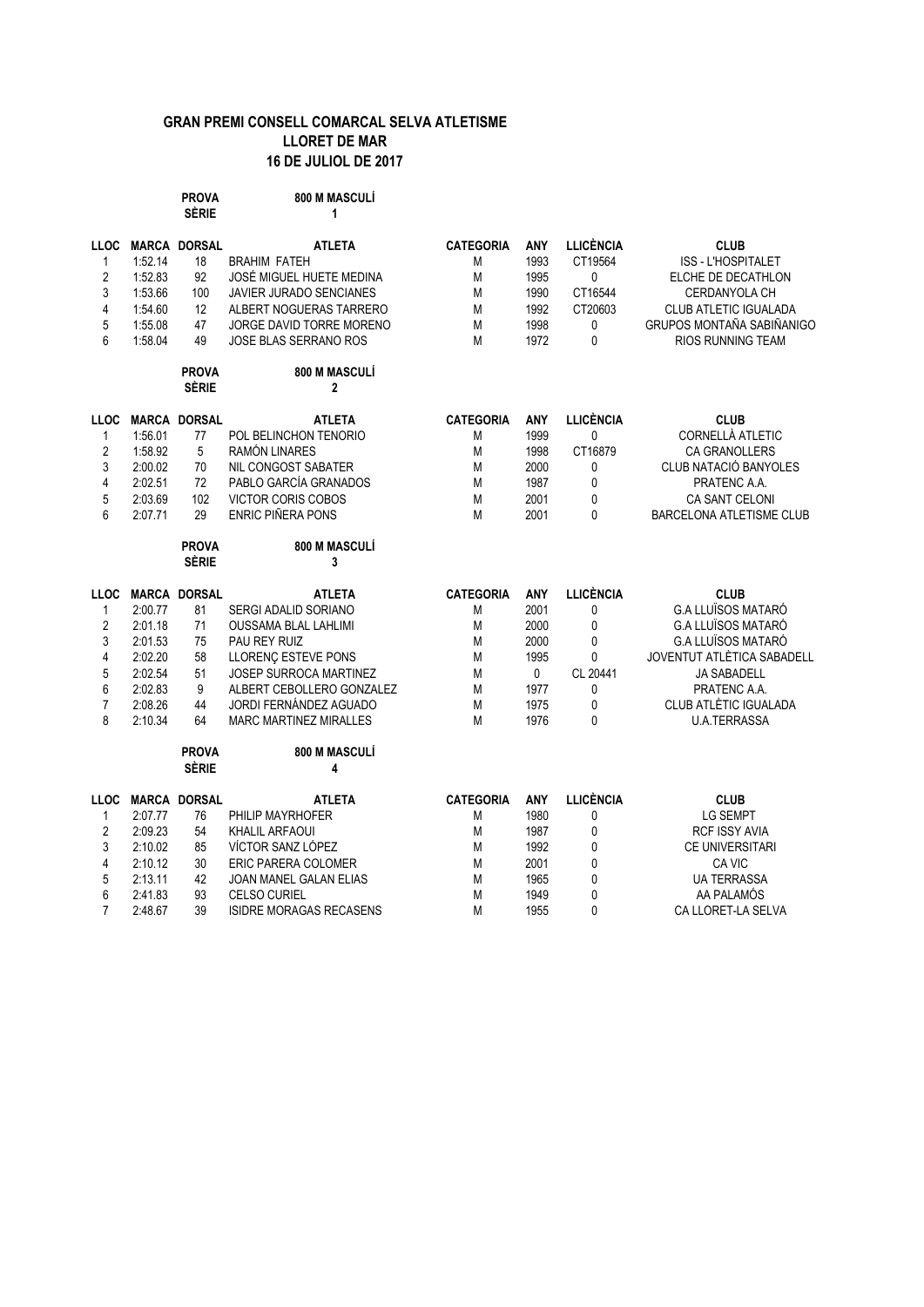**PROVA 5000 M MASCULÍ**

| <b>MARCA</b> |    | <b>ATLETA</b>                 | <b>CATEGORIA</b> | ANY  | I I ICÈNCIA | <b>CLUB</b>             |
|--------------|----|-------------------------------|------------------|------|-------------|-------------------------|
| 14:29.48     | 6  | ABDENNASSER OUKHELFEN         | М                | 1993 |             | <b>BIKILA TARRAGONA</b> |
| 14:31.77     | 98 | ANASSE MOHBOUR                | M                | 1999 |             | AA PALAMÓS              |
| 14:44.94     | 41 | <b>JESUS HURTADO GONZALEZ</b> | M                | 1996 |             | AA CATALUNYA            |
| 15:48.11     | 97 | SANTIAGO CATROFE              | M                | 1999 |             | AA PALAMÓS              |
| 16:08.46     | 67 | MAX N'ZAOU                    | M                | 1993 |             | EAG 38                  |
| 17:21.51     | 24 | DANIEL MARTINEZ DIAZ          | M                | 1976 | CI 27243    | C.A. BAIX-MONTSENY      |
|              |    | <b>DORSAL</b>                 |                  |      |             |                         |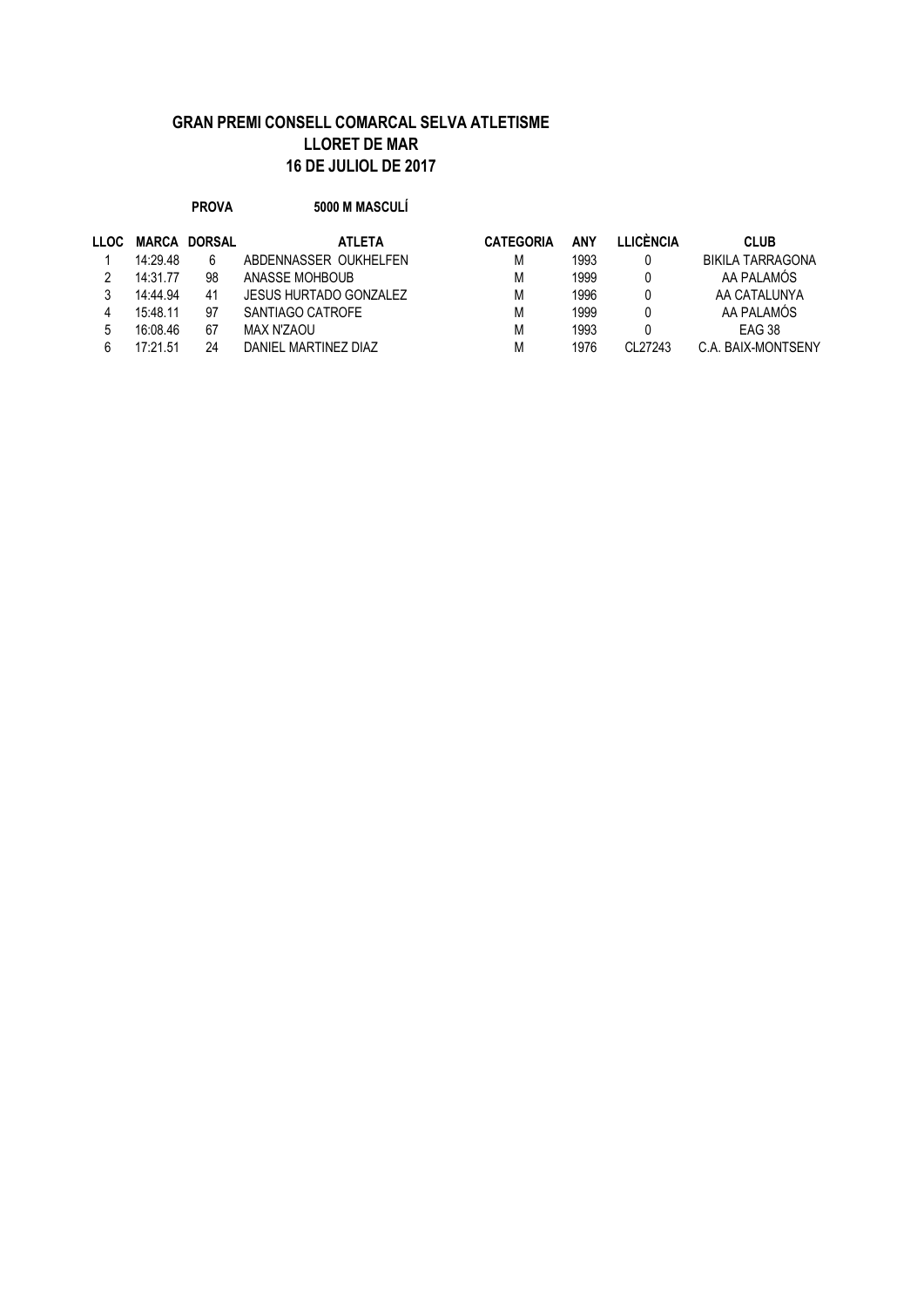**PROVA** 5000 M FEMENÍ

|          | LLOC MARCA DORSAL |             | <b>ATLETA</b> | <b>CATEGORIA</b> |      | ANY LLICÈNCIA | <b>CLUB</b> |
|----------|-------------------|-------------|---------------|------------------|------|---------------|-------------|
| 15:48.56 | 96                | JESS MARTIN |               |                  | 1992 |               | AA PALAMÓS  |